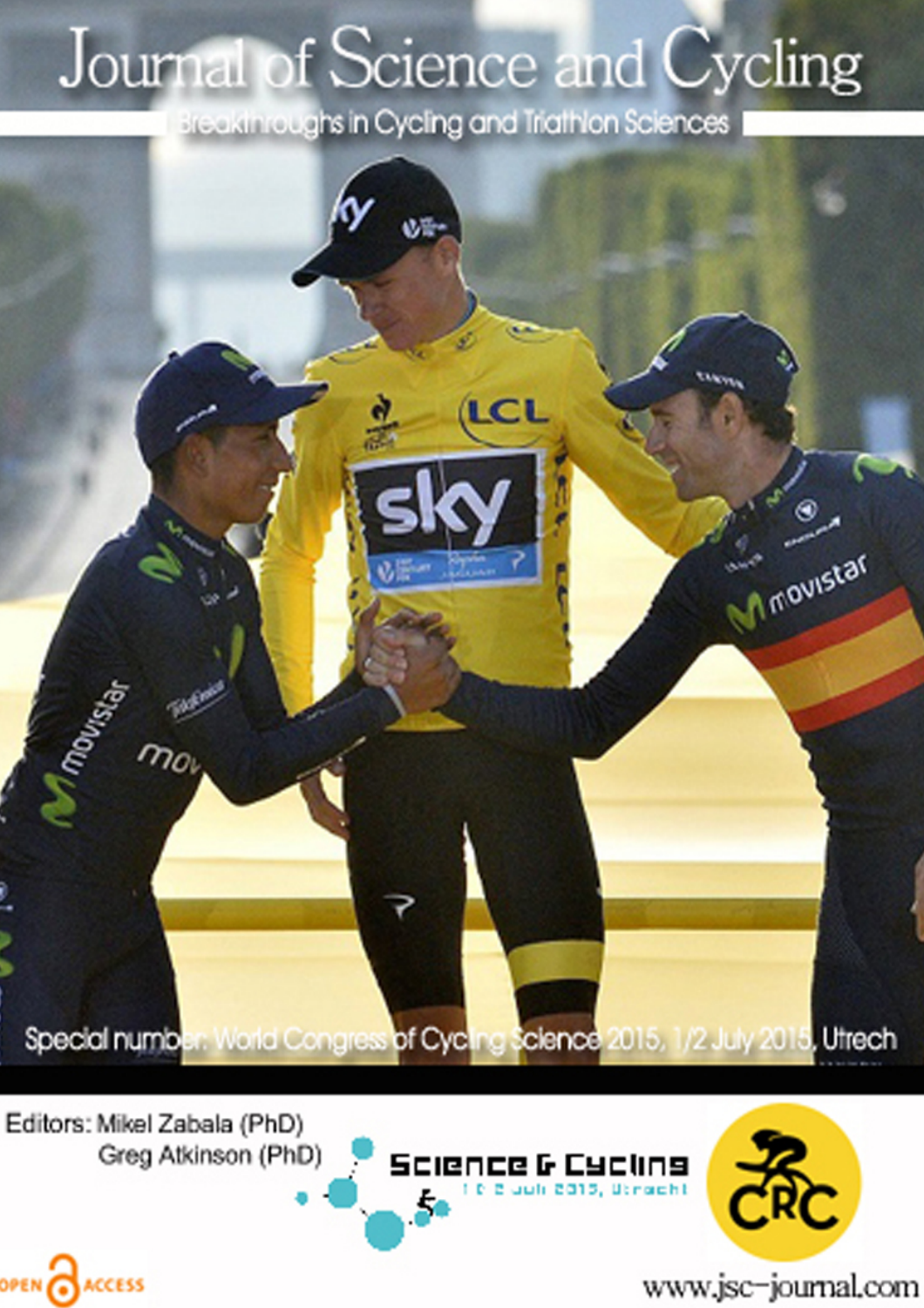## BOOK OF ABSTRACTS **Open Access**

## An investigation of the underlying mechanisms of overtraining in a natural experimental model

**Jos J. de Koning1,4**\***, Twan ten Haaf<sup>1</sup> , Selma van Staveren<sup>2</sup> , Bart Roelands<sup>3</sup> , Carl Foster<sup>4</sup> , Maria Francesca Piacentini3,5, Romain Meeusen3**

## **Abstract**

According to the definitions described in the literature 'overtraining' is used as a verb, a process of intensified training with possible outcomes of functional overreaching [FOR], nonfunctional overreaching [NFOR] or overtraining syndrome [OTS] (Halson 2004; Urhausen 2002). The distinction between (N)FOR and OTS can only be made retrospectively when the time course of recovery can be viewed in context. In the case of OTS, the recovery can take a very long time, and can end an athlete's season or even career. FOR is used by coaches to increase performance, but there is no clear line between FOR and maladaptive training responses (NFOR and in extreme severe cases OTS). The transition is gradual and includes a state of overreaching necessary to improve performance because of supercompensation of the affected physiological systems. If the balance between training load and recovery is inappropriate, this might result in persistent maladaptations to the training program. People with (N) FOR and OTS suffer from several psychological (e.g. mood disturbances (Morgan 1987)) and physical (e.g. performance decrement (Urhausen 1995)) symptoms. Since it seems impossible to treat NFOR/OTS (except rest), the emphasis must be on prevention and early diagnosis of NFOR/OTS.

The most recent consensus statement by the European College of Sport Science (ECSS) and the American College of Sports Medicine (ACSM) (Meeusen 2013) provided an overview of the state of knowledge on the several possible causes and symptoms of NFOR/OTS. Several hypotheses have been proposed, but scientific support for any of the proposed causes is lacking. In general, only a few prospective studies have been performed to investigate a theory and the available data are inconclusive. NFOR/OTS is remarkably difficult to define because there are no known experimental models that have successfully tested hypotheses on NFOR/OTS. Further, because of its profound impact and lack of effective therapies, it would be unethical to deliberately induce NFOR/OTS. Spontaneous training and competitive situations are the only potential naturally occurring models that might be used. Lastly, because NFOR/OTS is possibly related to other chronic fatigue conditions (e.g. chronic fatigue syndrome, burnout syndrome), an effective understanding of NFOR/OTS might provide insight into conditions that are much broader than the athletic meaning of NFOR/OTS. In the international consensus statement it is concluded that the underlying mechanisms of NFOR/OTS are unknown and that there is no definite diagnostic tool for its detection. Also, it is stated that since no single marker can be taken as indicator of NFOR/OTS, the best way to identify athletes developing NFOR/OTS is to monitor performance, physiological, biochemical, immunological and psychological variables. Therefore, the aim of this study was to use a naturally occurring experimental model (an 8-day cycling tour, 1264 km with 18.550 altitude meters, the Tour for Life, TfL) to study the underlying mechanism, identify markers and develop a diagnostic tool for early detection of NFOR/OTS. In addition, we will test several of the proposed hypotheses of overtraining.

A multistage cycling tour such as TfL provides an excellent, ecological, experimental model to study intensified training possibly leading to NFOR/OTS. Participants are well-trained cyclists but unfamiliar with this magnitude of exercise. The exercise volume during the event was approximately 9 times their self-reported training volume in preparation for the event. Their responses before, during and after the TfL can inform us about signs, symptoms and possible markers that can be considered as precursors of (N)FOR or OTS. The TfL model allows us to study a large set of parameters that are central in the proposed theories on NFOR/OTS in a large cohort.

Thirty cyclists participated in the study (19 male), with an average age of 41y; BMI of 23.6 kg/m2; and self-reported training of 140 km per week (range 60-230 km) before the Tour for Life.

Laboratory tests: In this study we performed sequential pre- and post measurements of performance during the 2014 edition of the TfL. All measurements were integrated in a single lab session based on the 2-bout exercise protocol as described by Meeusen et al (2004). One lab session was performed before the TfL to get insight in the pre-TfL characteristics. In addition, 2 sessions were performed after the TfL to study the physiological and psychological disturbances (1 week after the TfL) and to study which cyclists have developed a state of NFOR/OTS (5 weeks after the TfL). During each laboratory measurement, subjects brought their 12h-urine and blood and saliva samples were taken. Also, heart rate variability (HRV) was measured using a portable ECG device (VU-AMS). These measurements were followed by the first maximal incremental test on a cycle ergometer. Directly after, a second blood and saliva sample was taken. Four hours after the start of the first test a second maximal incremental test was performed. Also before and after this test blood and saliva samples were taken.